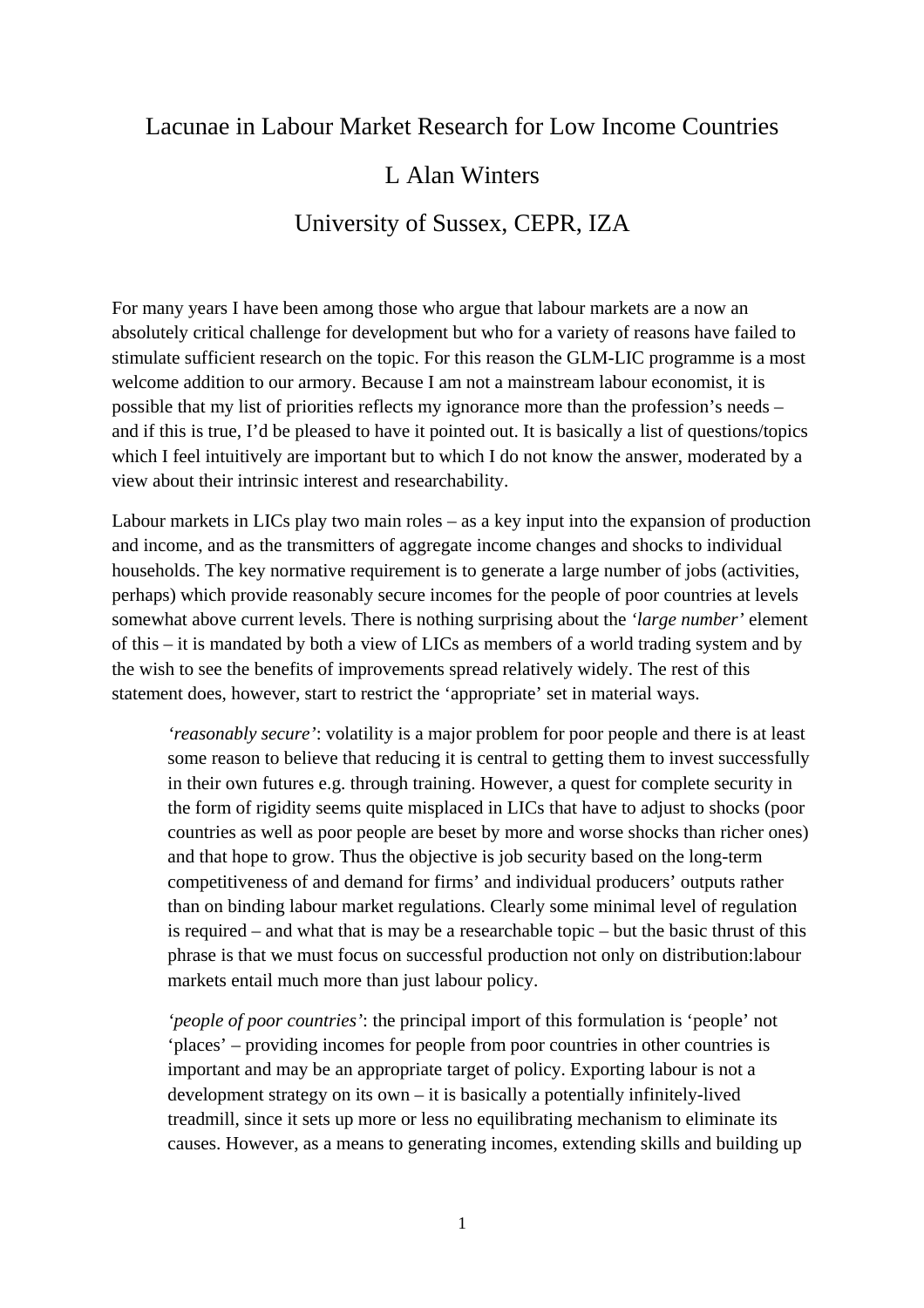capital it offers perhaps the quickest returns of all available approaches (if it is indeed available).

The term 'poor people' raises another hare on which I have views. It is implicit that we want labour markets to contribute to the elimination of poverty but I would not make that the sole area of focus. Thus while we obviously need to pay a good deal of attention to how growth is disseminated through an economy, I have not found an exclusive focus on 'inclusive growth' or 'pro-poor growth' a particularly helpful approach to solving the important problems of income and growth. Clearly some forms of growth (e.g. based on oil extraction) do not meet the needs of populations and societies at large, but, these cases aside, my menu of growth-generating policies would be pretty broad so long as we accompany it with a conscious analysis of the distributional challenges that may be thrown up. Paul Collier's aphorism that 'Africa's problem has not been the lack of the right sort of growth, just a lack of growth' seems still an important benchmark for policy effort.

*'somewhat above current levels'*: is just a warning that any growth of incomes in LICs is desirable even if it does not immediately lift people to middle-income levels of earnings or wages. In other words, we need to be quite realistic about what can be achieved – and what has been achieved - over the short and medium term. I suspect that current participants are not guilty of this sort of fallacy, but I have spent long enough on the edges of the development policy community to know that the best can sometimes be the enemy of the good in these sorts of areas.

It is not part of the definition of a successful labour market, but I believe that LICs will have to rely heavily on the international economy if they are to achieve the rates of growth to which they (and we) aspire. When increased demand for manufactures had to be generated by the same country and at the same time as increased supply, the co-ordination challenges were formidable. As the first industrial power, it took the UK 155 years to double its income from \$1300 to \$2600 at current PPP; in the 1980s, it took China 13 years relying on international markets to absorb the huge increases in output and to some extent on international investment to provide, if not cash, then market links and know-how. Chinese rates of growth may not be realistic everywhere, but the basic truth is that over the last 50 years, international trade has provided the scope and space for unprecedentedly rapid growth for those countries that wished to take advantage of it.

I now appeal to this normative view to help to define the important lacunae.

#### *Labour-intensive production*

First, we require labour-intensive production in labour-abundant counties. This sounds an obvious piece of Heckscher-Ohlin trade theory, but there is more to it than thatbecause although we nearly all accept the broad logic of Heckscher-Ohlin, that theory has not proved to be a very reliable guide to the details of international trade. For example, over the last three decades trade liberalization in developing countries has generally been associated with widening skills premia. The goods that can be successfully exported by developing countries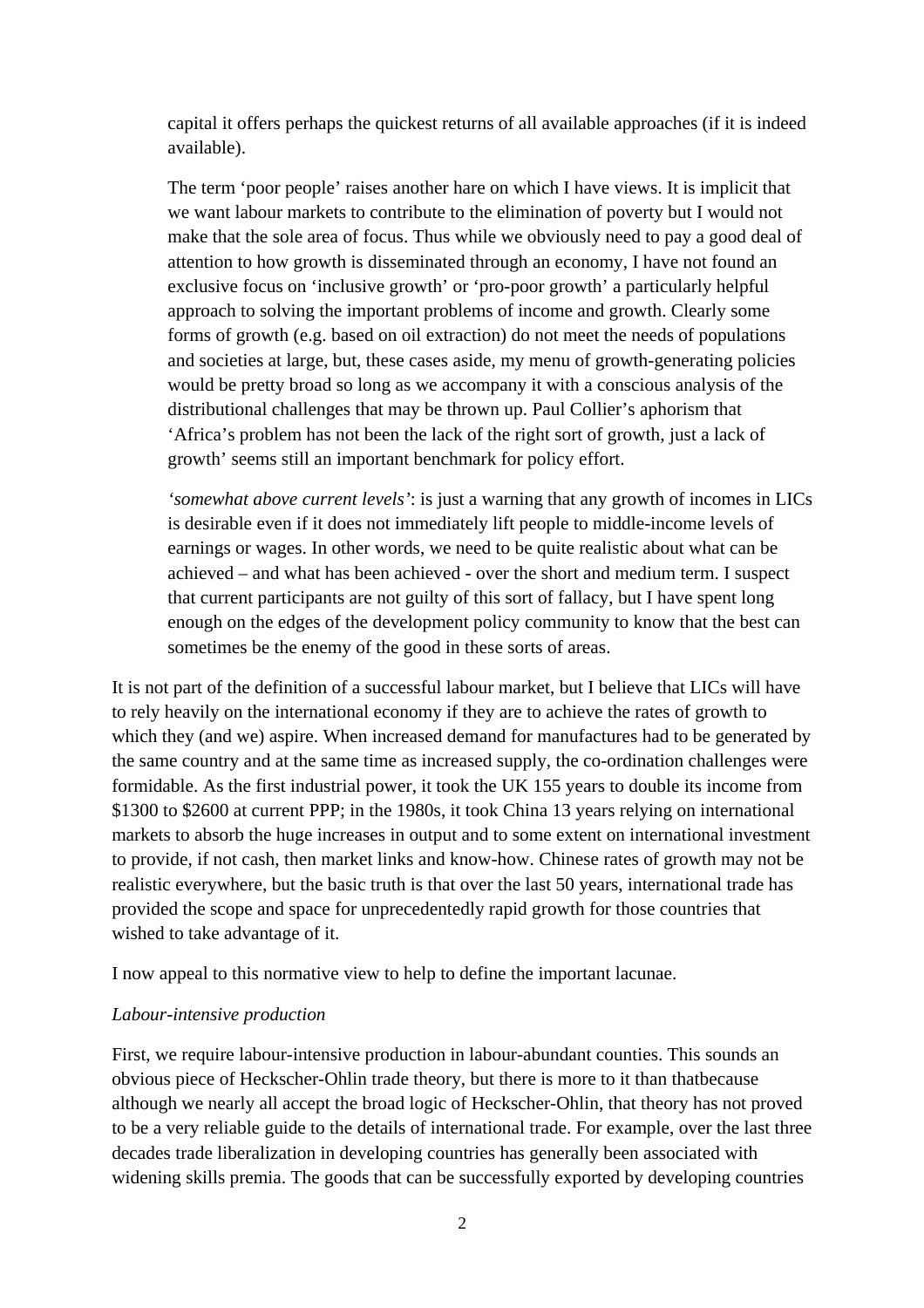seem to require quite significant inputs of skills and also of capital so that rather little value added is provided by raw labour. I am not sure that we understand why this is  $-e.g.$  skills may be needed to manage the act of exporting, to operate and adapt modern equipment, to meet various compliance hurdles, etc. Alternatively, it may be that skills are not actually needed, but that workers with skills are able to appropriate the jobs created either via geographical advantages (the new jobs are in urban areas where labour is already favoured by better endowments) or via failures in labour markets.

Understanding the processes that are at play here seems to me an important analytical step, then to be followed by trying to identify how low-income country exports can be managed in a way that makes more use of their abundant resource. This may involve internal measures such as training and education, but I suspect that it also requires a much deeper understanding of how to manage western demands for conformity with residuals standards, traceability, uniformity of quality in a way that permits low-skilled labour in LICs to participate in production. These days trade theory focuses quite heavily on trade in tasks, out-sourcing, offshoring etc and I believe that development and labour economists need to engage with this literature to address the use of low-skilled labour. The questions of how to become a member of a global production chain is being addressed, although for LICs I am not sure that we have really completely solved it. I believe that the subsequent issue of whether we can prevent the 'global firms' from becoming an enclave or how to induce positive spillovers to the rest of the economy also needs attention. This is not a new question, but both our intellectual base and the circumstances have changed since the interventionist approaches of the 1980s were fashionable.

#### *Structural Change*

Economists have recently come back to the idea of development as structural change – shifting people from low to higher productivity activities. This undoubtedly has an important role to play, although to view it as the essence of development and so to set about the latter via a series of market distortions designed to speed up the re-allocation of resources to 'modern' sectors, seems to me to ignore some very hard-learned lessons of the past. There is one area which does seem to me to warrant some effort, however: it is whether countries can leap out of their LIC status by focusing on services rather than manufactures. Of course, no economy can ignore manufacturing completely but the question is the extent to which services exports can displace manufactured exports as the engine of advance. The answer will differ between very small and very large countries, the former being able plausibly to rely on, say, tourism, but for the latter it seems to me to be a fascinating question. It is lodged firmly in the realms of labour market economics because the with/without manufactured exports question has implications or skills and possibly the location of labour.

#### *Informality*

For manufacturedgoods exporting tends to be associated with formal firms and this immediately starts to limit the extent of the benefits of integration. The formal/informal divide has spurred much interest over the years and I guess that this may be worth revisiting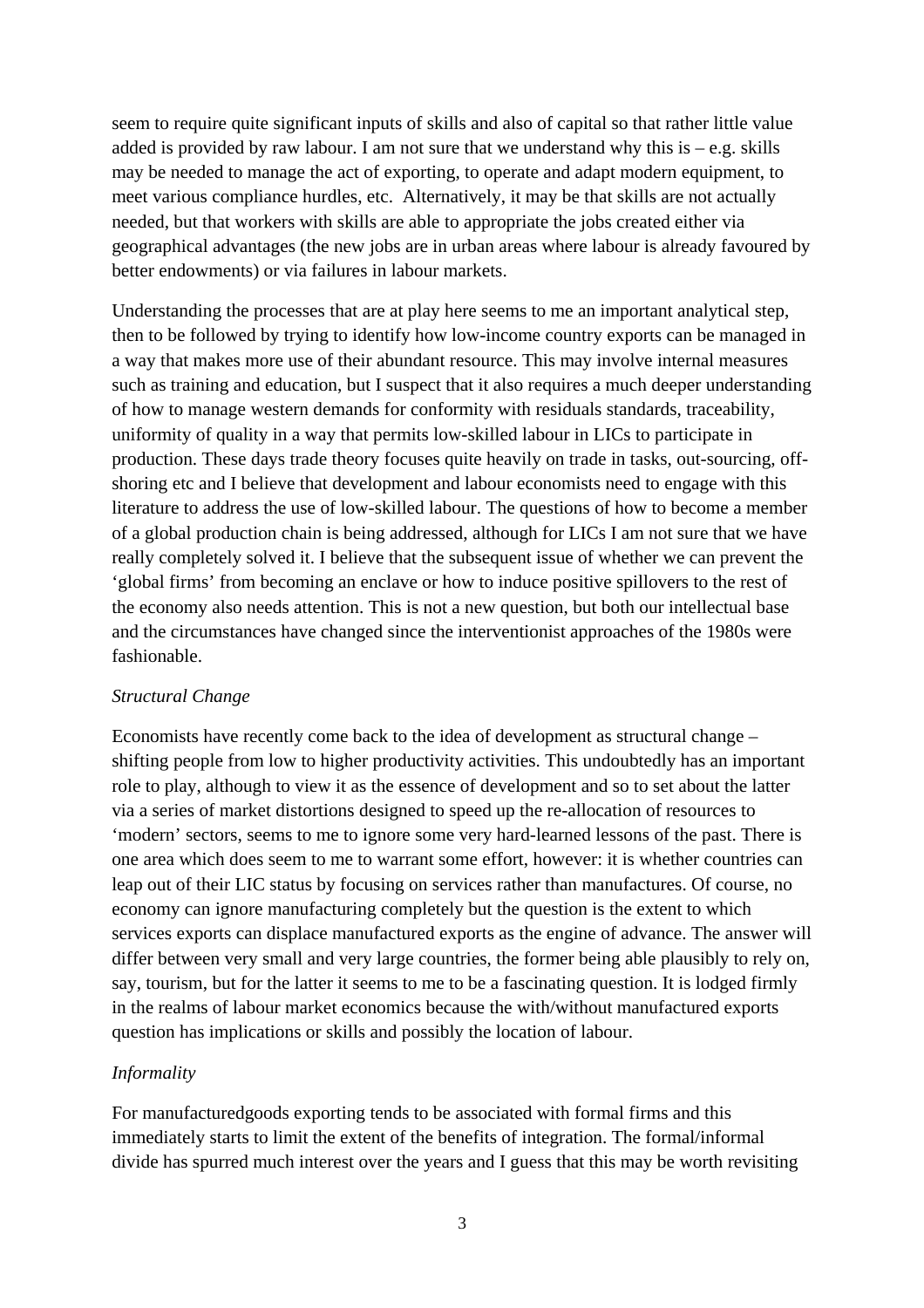for low income countries which hope to generate a significant increase in manufactured exports. There may be policies around the margin that will facilitate expansion – including perhaps dedicated zones – and these warrant consideration. The fact that trade liberalization in the 1980s and 1990s was sometimes associated with increasing informality was, I suspect, more a function of sectoral composition and inappropriate firm and labour market regulation than an inevitability and I do not see it as a reason to abandon a strongly internationalist approach to growth.

The real prize in LICs, however, is to discover how informal firms and entrepreneurs can be encouraged to grow and improve their efficiency, so that they support higher incomes. (This is part of my 'realism' agenda: we will not have widespread improvements in income if we believe that all 'good' jobs have to be formal.) The tricks mayreside in any of the areas of regulation, finance, training or marketing. Many of them are not focused on labour markets at all but on urban management, corruption, utilities, etc. While a labour markets programme must have boundaries, I would draw these sufficiently broadly that all these areas would be acceptable provided that they consciously address the questions of employment and labour income.

#### *Gender*

In many economies – including some advanced ones – the big unexploited frontier is female labour (and in a few, male labour). Sometimes the problem is that women are prevented from entering the labour market and so are confined to work less, or often less efficiently because of a lack of capital, in the home. In others the restrictions are in the labour market in terms of the jobs they can do. Many of the restrictions arise from social mores and conventions not regulation or legal limits (and even these, of course, reflect mores and conventions) and so identifying them and tackling them is quite a subtle business, often relying on colleagues from social sciences other than economics. Given also that I suspect that circumstances vary very much between countries and regions within countries, there is a great deal of policyfocused research to be done here identifying causes and rigorously testing interventions. Clearly it would be nice to develop a series of general understandings of the issues of women's work, but I would not make that a condition for supporting research. Much is made of women and girls' education – correctly so – but it is not the only aspect that matters and I would urge our professions to be fairly broad in their approach to the question of enhancing women's role and contribution to the labour market.

#### *Migration*

The last decade has seen a blossoming of research into international migration,and internal migration has long been a topic within development economics. Both are important in the context of the LICs. The bulk of migration quantitatively is internal and it is a fundamental part of the way in which an economy creates and distributes jobs. Research into the ways in which migration enhances individuals' labour market performance and life chances, not necessarily just while they are migrants, but in the long term as well, seems likely to be fruitful. It will inform policy towards migrants as well as possibly making migration a less